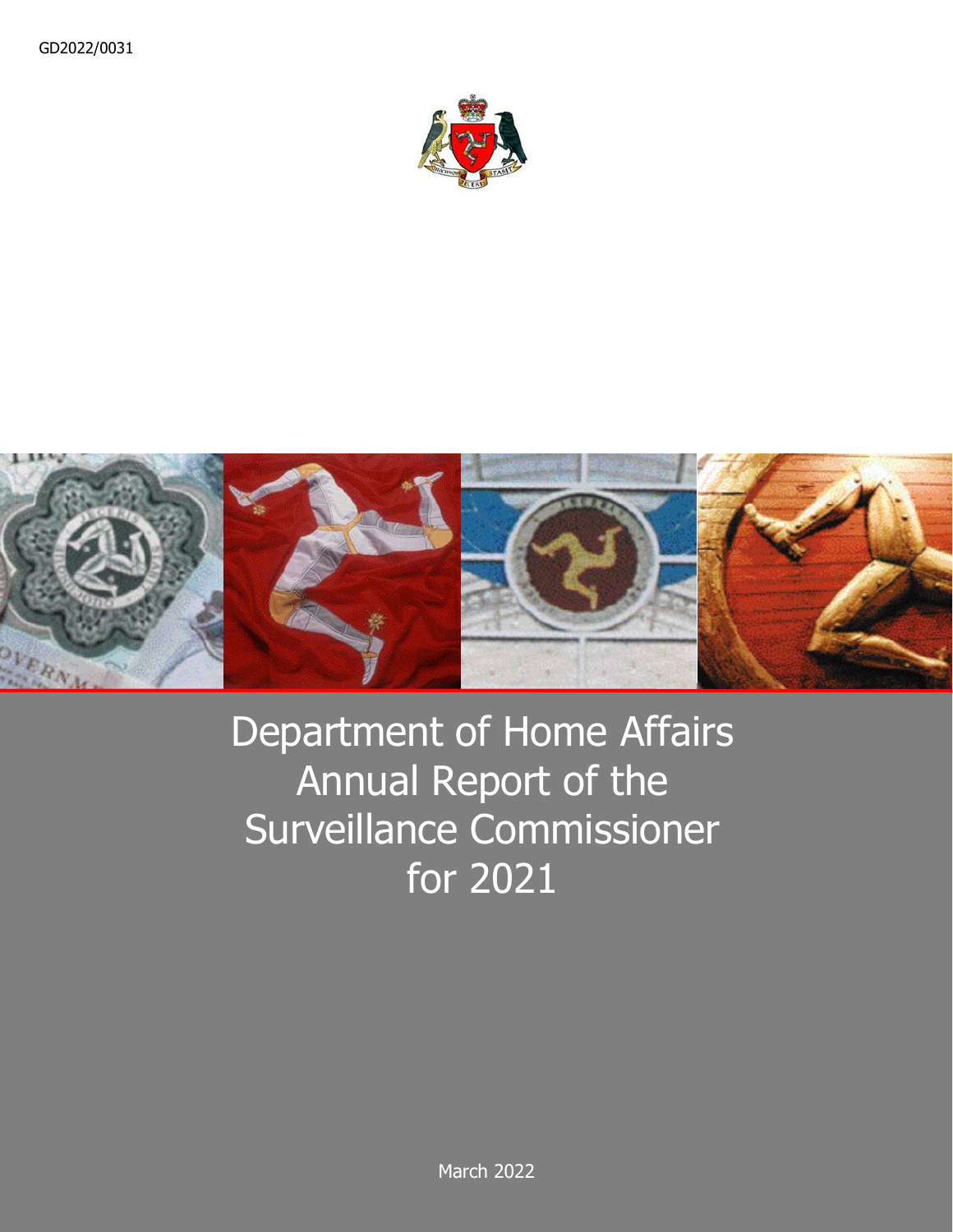#### **Annual Report Of The Surveillance Commissioner For 2021**

- "to comply with Section 28(3) of the Regulation of Surveillance Etc Act 2006"

This report covers the 15th full year of the operation of the Regulation of Surveillance Etc Act 2006 ("the ROSE Act"). This report, together with my earlier reports, is available on the Department of Home Affairs website.

In my Report for 2020, I noted that the Island's Proclamation of a State of Emergency in March 2020 had a consequential impact on arrangements for surveillance. In 2021, the decisions to have two further periods of "Lockdown" in January and between March and late April continued to have an impact on arrangements for surveillance. Comparisons between 2020 and 2021 and earlier years need to take account of these disruptions.

After discussions with the Department of Home Affairs, my term as Surveillance Commissioner was extended until the end of December 2022. The term of Steven Coren, Deputy Commissioner was similarly extended.

The Deputy Commissioner provides cover for the absences of the Commissioner and also allows an alternative person for scrutiny and authorisation if a conflict of interest arises for the Commissioner in any particular case. The Deputy Commissioner and I continue to have occasional meetings to discuss issues, to ensure that common standards are applied and practice is improved. The Deputy Commissioner contributes to the compilation of the Annual Report. .

No intrusive surveillance episodes were authorised during the year.

I scrutinised 18 authorisations for directed surveillance during 2021 On a number of occasions I discussed individual directed surveillance authorisations with the authority concerned, usually to request further information. Additional information requested was always provided. There have been occasions when we have suggested that it would be sensible to reconsider an authorisation: whenever this has been raised by my Deputy or myself Authorising Officers have not commenced the proposed activity. The cooperation from the authorities authorising directed surveillance was satisfactory. I did not deploy my power to quash any authorisations during 2021.

The number of authorisations in 2021 was 18, a decrease from the 26 authorised during the previous year. Since the ROSE Act came into operation at the end of 2006, there have been considerable variations in the number of authorisations. After the first full year when there were 96 authorisations, there were four years of reductions; followed by several years of increases. Variations from year to year are quite normal.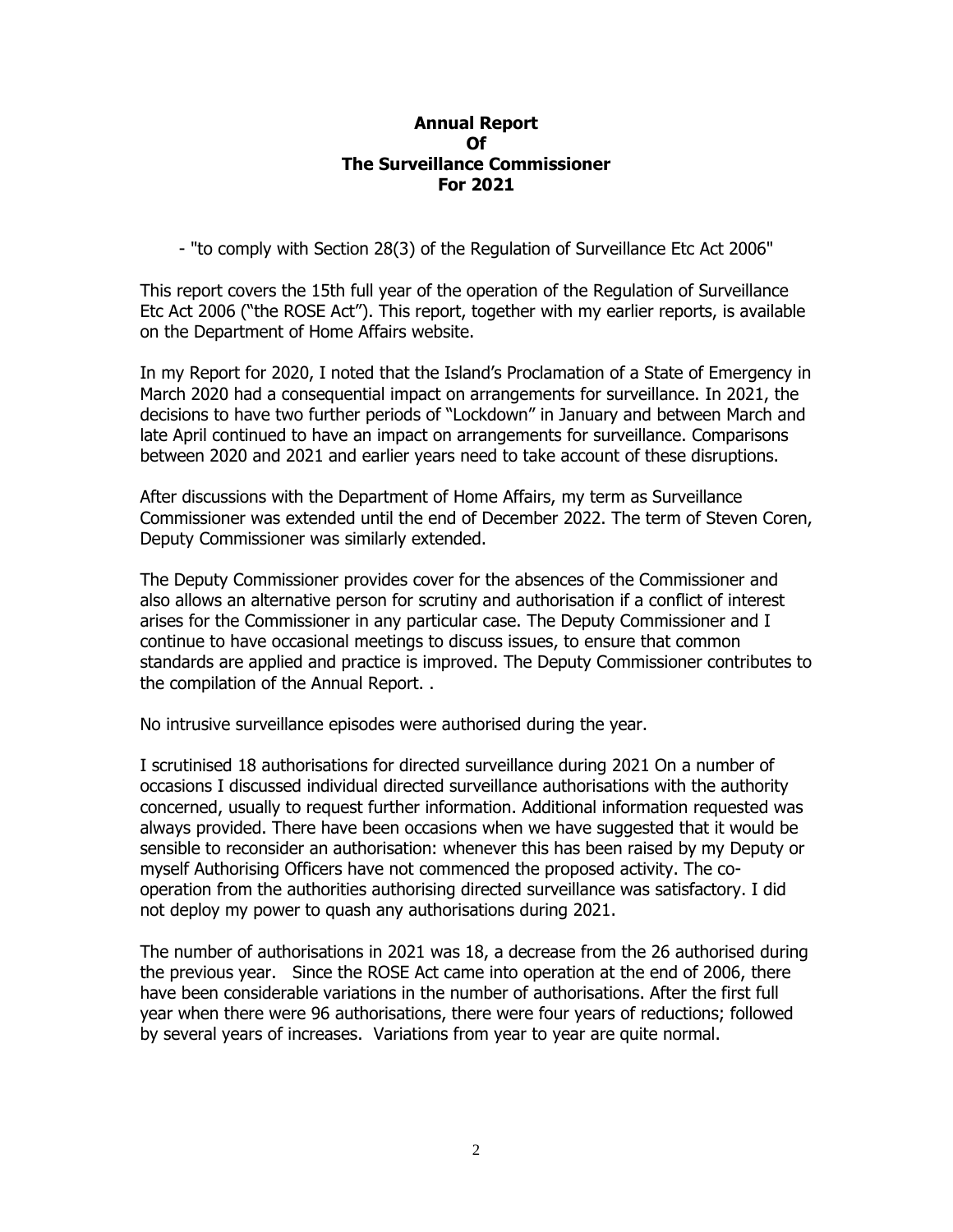This year's total of authorisations is the lowest since the ROSE Act came into effect at the end of 2006. It is likely that the lower level of surveillance activity reflects the impact of the Covid 19 Emergency restrictions during 2021.

In 2021, like the previous year, no authorising authority has reported that there had been a failure to follow procedures in respect of an authorisation.

Not all authorisations result in surveillance being applied. Changed circumstances – for example if the subject of the authorised surveillance was taken into custody or left the Island before surveillance commenced – means that the number of surveillance operations actually implemented can be less than the total number authorised. However, the reduced number of authorisations since 2007 also contributed to a higher proportion of authorisations being implemented in recent years than in the early years of the ROSE Act.

Authorised surveillance continues to play a valuable part in enabling public authorities properly to investigate matters authorised under the ROSE Act. A significant proportion of the authorised surveillance operations resulted in further action by the public authority concerned. In the case of surveillance undertaken by the Isle of Man Constabulary, this is sometimes reported as part of the court proceedings in the Island's media. Similarly, cases brought to court by the Treasury involving alleged benefit fraud, in which authorised surveillance had played a part, are reported from time to time in the Island's media.

The public authorities given the powers by Tynwald to authorise surveillance have varied since 2006 as changes were made to the configuration of Government Departments. Seven public authorities were eligible to authorise surveillance from October 2017.Two public authorities used their powers in 2021. Some of the larger or more complex Departments have a number of different subdivisions reflecting different responsibilities and some subdivisions have been granted the power to authorise surveillance under the ROSE Act. Thus the number of public authorities eligible to authorise surveillance does not coincide with the number of Government Departments. The latest list is approved by Tynwald and published as "Regulation of Surveillance (Prescription of Offices, Ranks and Positions) Order 2020".

During 2021 I held an exploratory meeting with the Financial Intelligence Unit in order to consider whether any of their activities were likely to require Authorisations. I also held a meeting with the new Deputy Chief Executive (DCE) at the Department of Home Affairs to brief her about my work. Since the establishment of my post, I have usually liaised with the DCE about any concerns.

In earlier years I have reported that I have obtained and studied the annual Report of the Chief Surveillance Commissioner (CSC) in the UK. However the 2017 report was the last one produced by the CSC. From September 2017 the Investigatory Powers Commissioner's Office assumed responsibility for this task. This is the result of the implementation of the Investigatory Powers Act 2016. The most recent annual report of the Investigatory Powers Commissioner (2020) was published in January 2022 and offers valuable insights into several equivalent areas of regulatory activity. My Deputy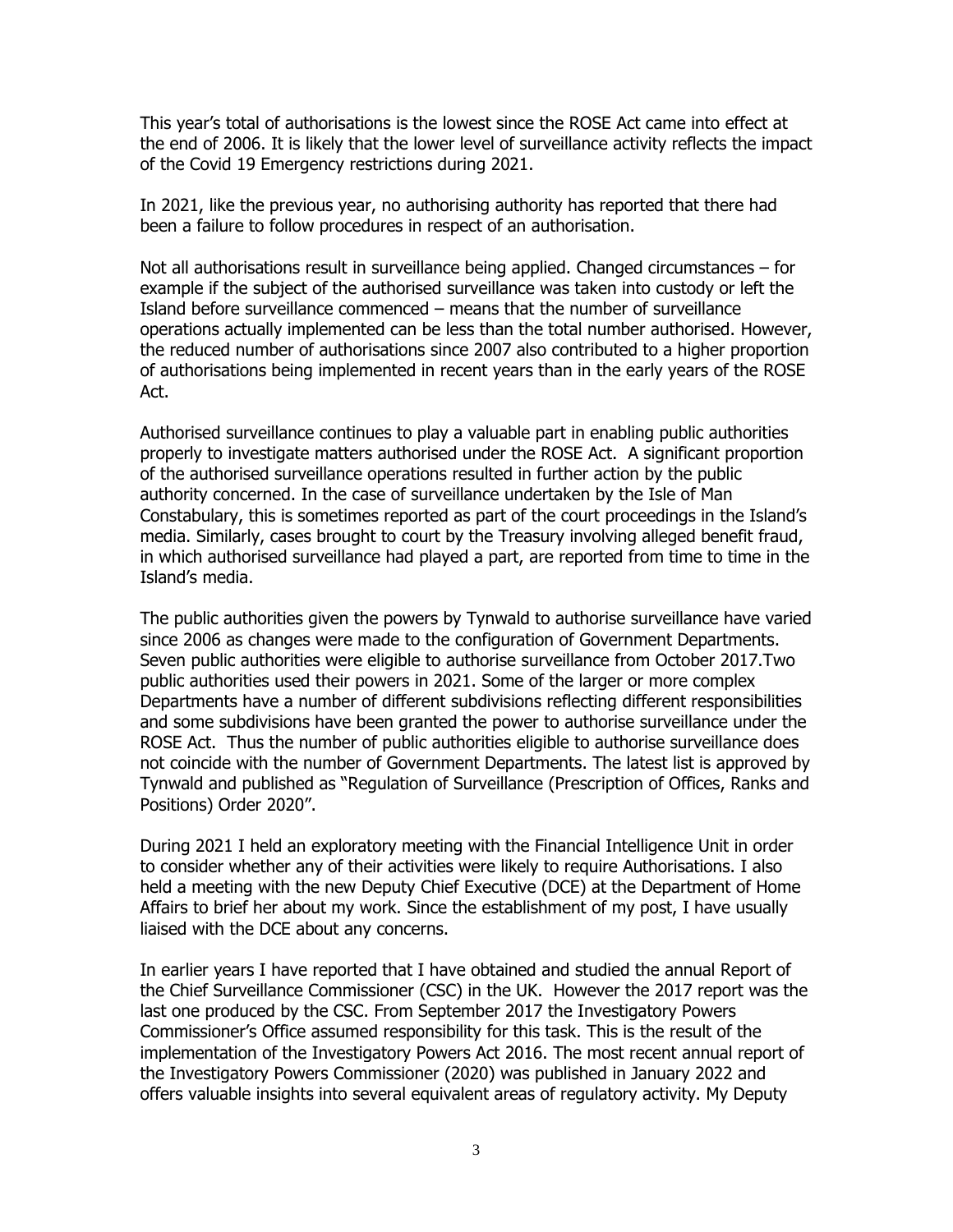and I also monitor case-law developments, such as the European Court of Justice decision in the Privacy International case (6th October 2020) (Case C 623/17), and judgments of the Investigatory Powers Tribunal.

In previous years, I have had informal meetings with the "Interception of Communications" Commissioner (ICC), Susie Alegre, to discuss issues where our respective responsibilities adjoin. The 2014 Report of the ICC (GD 2015/0017) includes suggestions where the law may require reform. In particular she suggested that warrants under the Theft Act 1981 more properly relate to surveillance activities than to interception. Such warrants might therefore more sensibly come under the purview of the Surveillance Commissioner. I continue to endorse this suggestion.

In this year's report I am again including an indication of the value of surveillance to public authorities. In addition to the possible deterrent impact on potential offenders, the Treasury have identified that some  $£170,000$  in overpayments and benefit savings have resulted from cases in which authorised surveillance played a significant part. The effects of any one year's' authorisations may in some cases not work through fully into savings until the following year, a factor to take account of when comparing the savings of one year with another. The total savings have varied considerably over the years that I have included such figures in my annual reports.

After fifteen years' experience of the operation of the ROSE Act, it is clear that many of the authorities empowered to use surveillance have made no use of the powers; others have used the powers extremely infrequently. I have previously explained that for public authorities who make only very occasional use of the power to authorise surveillance, one challenge is to ensure that authorising staff are fully familiar with procedures. New Authorising Officers should ensure they understand their responsibilities and should be especially careful to consider fully the test of proportionality before authorising directed surveillance.

A further challenge for public authorities who use surveillance infrequently is to ensure that those authorised to carry out surveillance are trained to perform to a satisfactory standard. These challenges are factors which should be taken into account whenever consideration is given to extending the powers to authorise surveillance to other public authorities. The experience of the last decade indicates that rather than extending powers to other public authorities, there may be no present need for all the public authorities currently able to authorise surveillance to possess these powers.

If a public authority that has not used surveillance previously, or has only used surveillance on a very few occasions, approaches me for advice, I meet with the authority and provide guidance about best practice.

In my previous reports, I have commented on the need to review and update the legislation authorising surveillance on the Island, especially in view of changes made elsewhere. Those interested in the details of this important issue are referred to my previous reports. I am aware that the Department of Home Affairs intend to conduct such a review. I continue to await developments.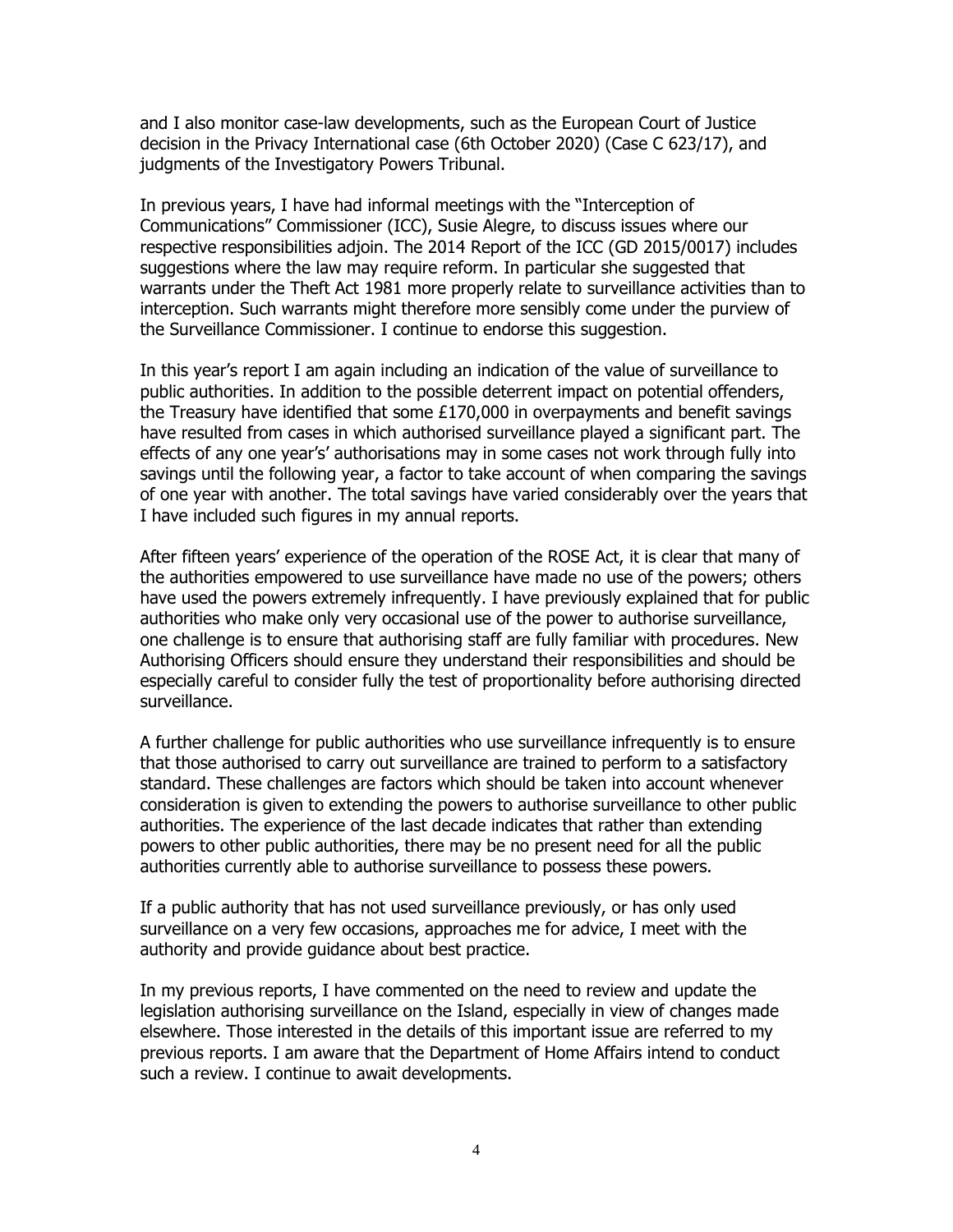To underline the need to review and update the legislation authorising surveillance on the Island, I attach at the end of this year's report a copy of a joint statement from the Interception of Communications Commissioner, the Information Commissioner and myself making it clear that we jointly and urgently support the need for reviewing and updating relevant legislation.

I can confirm that under section 28(4) of the Regulation of Surveillance Act 2006 no matter has been excluded from my report at the request of the Department of Home Affairs under section 28(5).

Brendan O'Friel Surveillance Commissioner 03 February 2022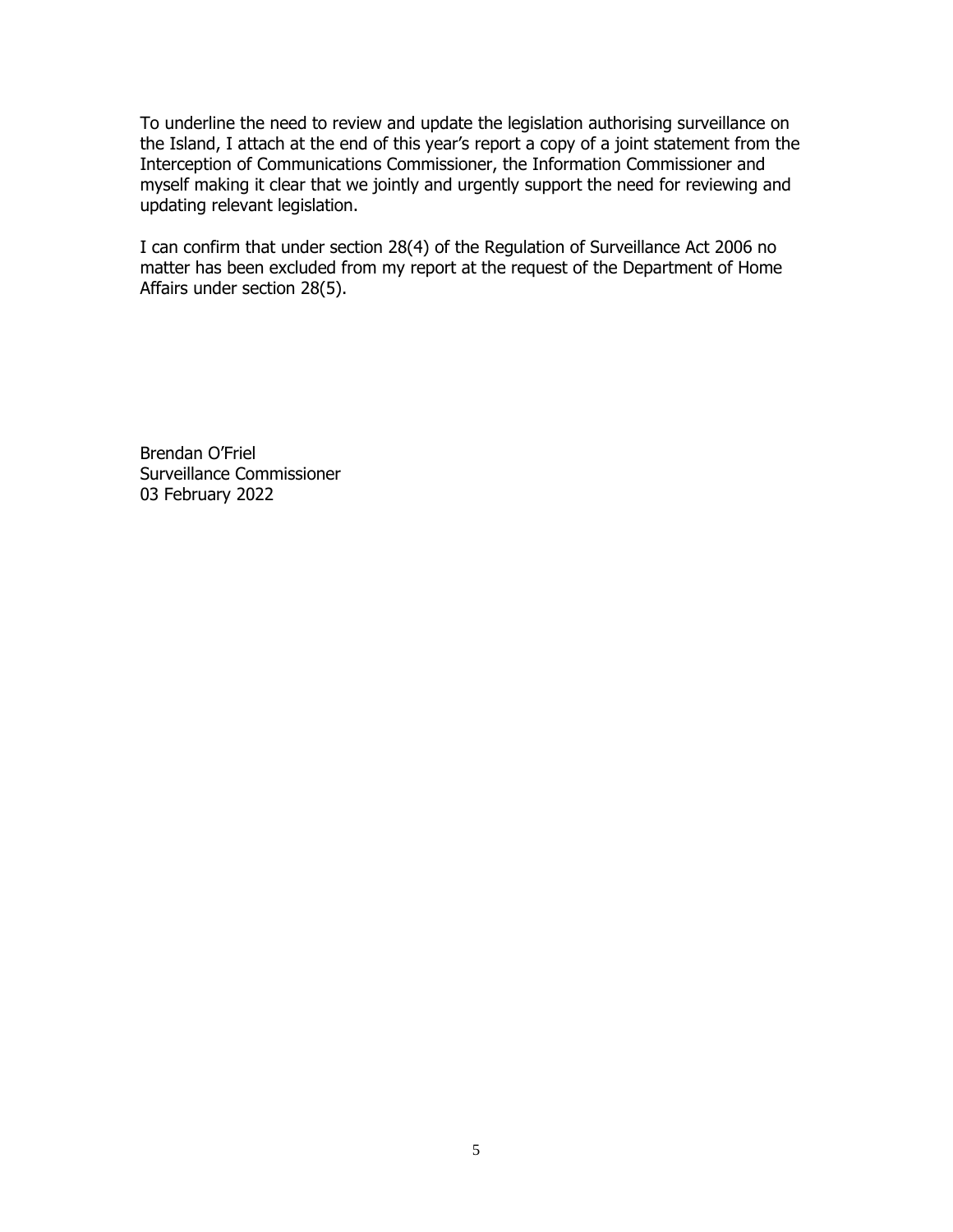## **Joint Statement on the Need for Legislative Reform on Investigatory Powers in the Isle of Man**

**By**

### **Interception of Communications Commissioner, Susie Alegre**

## **Surveillance Commissioner, Brendan O'Friel**

## **Information Commissioner, Iain McDonald**

"This joint statement is supplemental to our respective annual reports and brings together areas of common concern about the need for a comprehensive review of the legislation governing investigatory powers on the Isle of Man to meet modern standards and operational needs.

The current legal framework has been developed piecemeal over the past thirty years. Our respective oversight roles and powers are set out in several different pieces of legislation including the Interception of Communications Act (IOCA) 1988, the Theft Act 1981, the Regulation of Surveillance Etc Act (ROSE Act) 2006 and the Data Protection Act 2018. But the legislation has not kept up with the pace of change in technology, criminality or in the standards required for effective oversight of intrusive investigatory powers.

This has resulted in significant gaps in the legislative framework. These may limit the ability of the relevant authorities to use the most effective investigatory techniques when they need them. And it means that some investigatory powers have little or no effective oversight because of the legal basis they rely on. In some cases, the legal basis for actions is unclear which risks undermining the requirement for legal certainty set out in the Human Rights Act 2001.

There is an urgent need for reform of the legal framework governing intrusive investigatory techniques to ensure that the Isle of Man Constabulary and other agencies have the tools they need to keep the Island safe with the appropriate checks and balances required to ensure democratic accountability and respect for human rights in this sensitive area.

We have consistently raised these concerns in our respective annual reports, and we issue this statement collectively to reinforce the importance and urgency of the issue. We engage with Government stakeholders on a regular basis and would welcome the opportunity to contribute our expertise to a comprehensive consultation on legislative reform in this area."